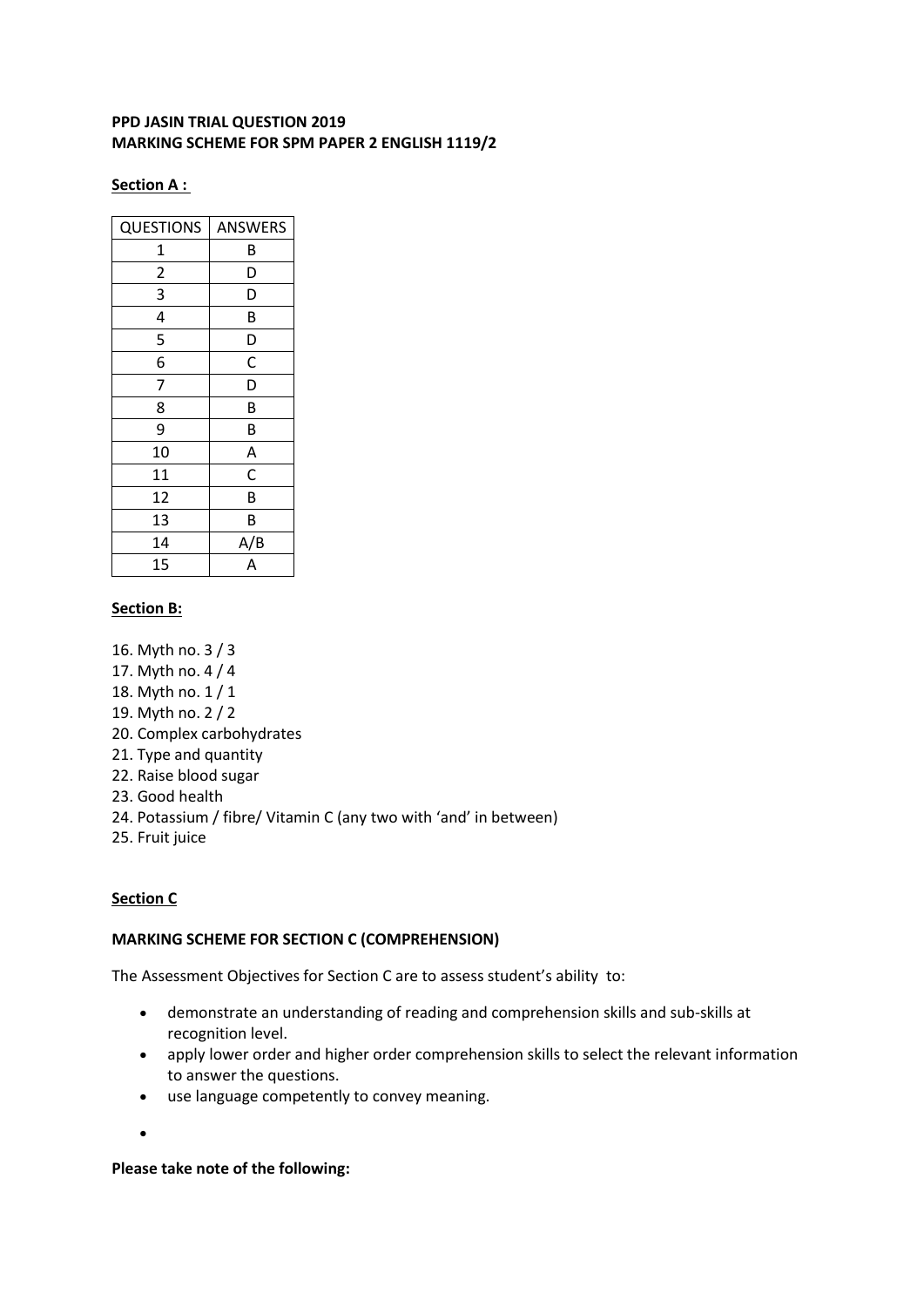- **Do** award marks for answers with minor grammatical and spelling errors that do not disrupt meaning.
- **Do** award full marks for intelligent lifting.
- **Do** remember to use your discretion and good judgment for correct answers that appear different from the suggested answer in the mark scheme in terms of expression and structures used.
- **Do** award marks (as indicated) for any reasonable answer(s) to a question that requires a personal response.
- **Do not** award marks for total lifting that includes irrelevant section s of the text.
- **Do not** award any marks for answers where meaning is totally unclear or unintelligible.
- **Do not** award marks if one part of the sentence contradicts the other.

| <b>No</b> | <b>Expected Answer</b>                                               | <b>Allow</b>                                  | Don't Allow |
|-----------|----------------------------------------------------------------------|-----------------------------------------------|-------------|
| 26        | (a) (Rosli works as) Freelance disc jockey (<br>DJ)                  | Freelance DJ                                  | Freelance   |
|           | (b) (Rosli's CDs are loaded into) the hard<br>drive of his computer. | Hard drive of Rosli's<br>computer.            | Computer    |
|           | (a) (i) (playing) hide-and-seek                                      |                                               |             |
| 27        | (ii) (Playing) traditional<br>games (such as congkak<br>and wau)     |                                               |             |
|           | (b) savvy                                                            |                                               |             |
|           | (i) Global Positioning System (GPS)                                  | <b>GPS</b>                                    |             |
| 28        | (ii) Social traffic and navigation app-<br>Waze                      | Waze                                          |             |
| 29        | By means of internet, webcam and the<br>internet phone.              |                                               |             |
| 30        | Action: Reading<br>Reason: Reading can bring a lot of fun.           | Any other plausible reactions<br>and reasons. |             |

## **MARKING SCHEME FOR Question 31(Summary)**

The Assessment Objectives for Summary writing are to assess student's ability to: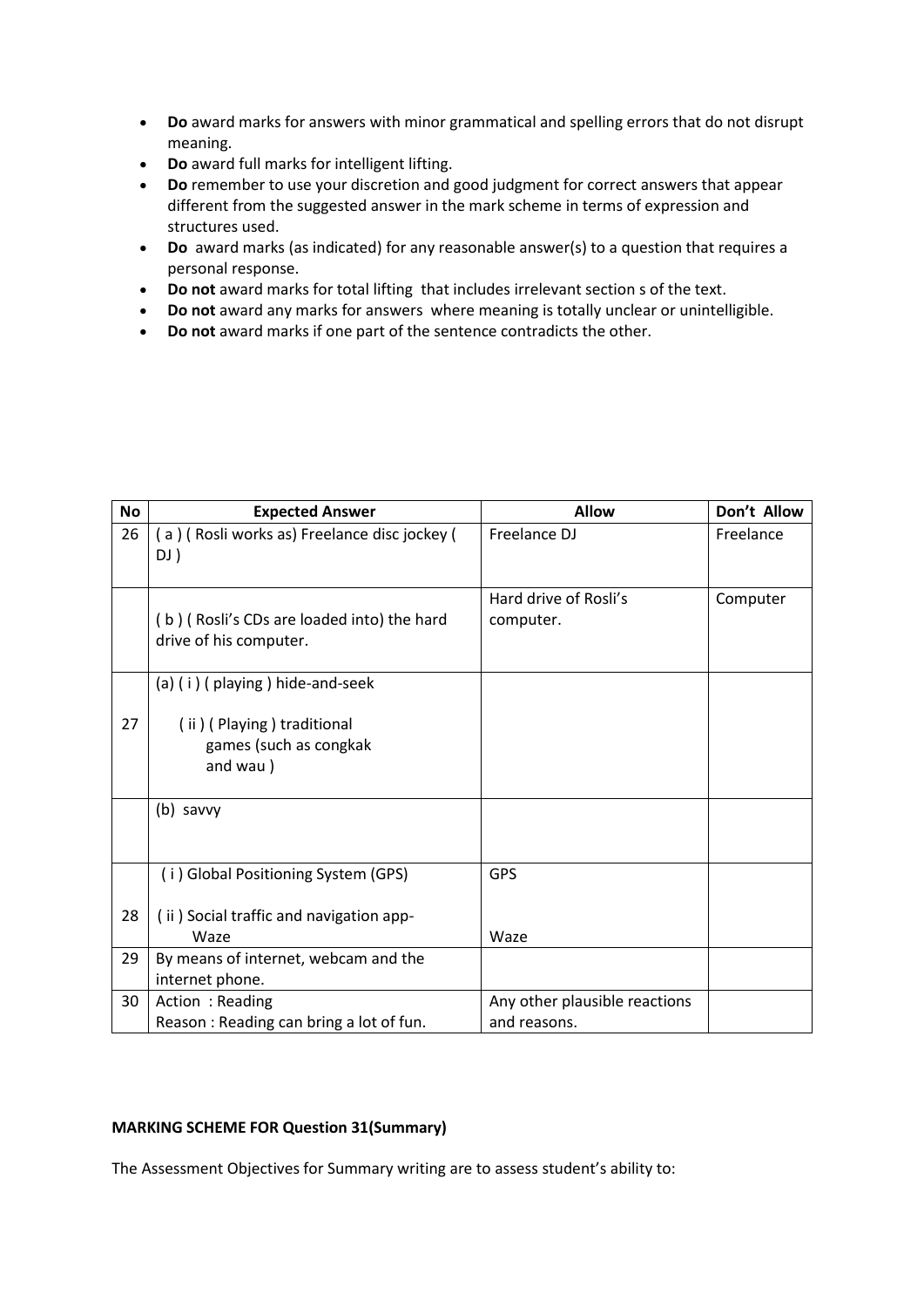- select and retrieve information from a given text source.
- use the information in the passage given to display an understanding of the task.
- organise specific information from the passage coherently.
- paraphrase effectively and concisely.
- present the information in Standard English, in an accurate and fluent form.

#### **The above objectives are rewarded as follows:**

| <b>Total</b> | 15 marks   |
|--------------|------------|
| Language     | - 5 marks  |
| Content      | - 10 marks |

#### **CHECKLIST FOR MARKING CONTENT**

#### 1 Introductory words

No penalty for omission; no penalty for any errors made in them or for incompleteness, but take into account any punctuation or grammatical error immediately following them when assessing under Style.

## 2 Length

Draw a double line where the introductory words end or should end. Count to 120 the number of word uses after the double line and draw another set of double lines after 120th word. If the number of words is less than 120, write the number down on the left side of the script. Bracket it. Do not rely on the candidate's word total alone.

#### 3 Marking Method

Read the script carefully, numbering and circling each valid point where it occurs according to the list of points given in the subsequent sections of the mark scheme. Then assess the quality of the writing under the provisions for LANGUAGE. The final mark will be expressed as CONTENT plus LANGUAGE and the total is shown in the right-hand margin.

#### 4 Sequence errors

In general, only withhold the mark for a point if it is wildly out of sequence. Do not penalize the points that then follow.

**SUMMARY CONTENT**

**Each Point Scores 1 Mark Maximum: 10 marks**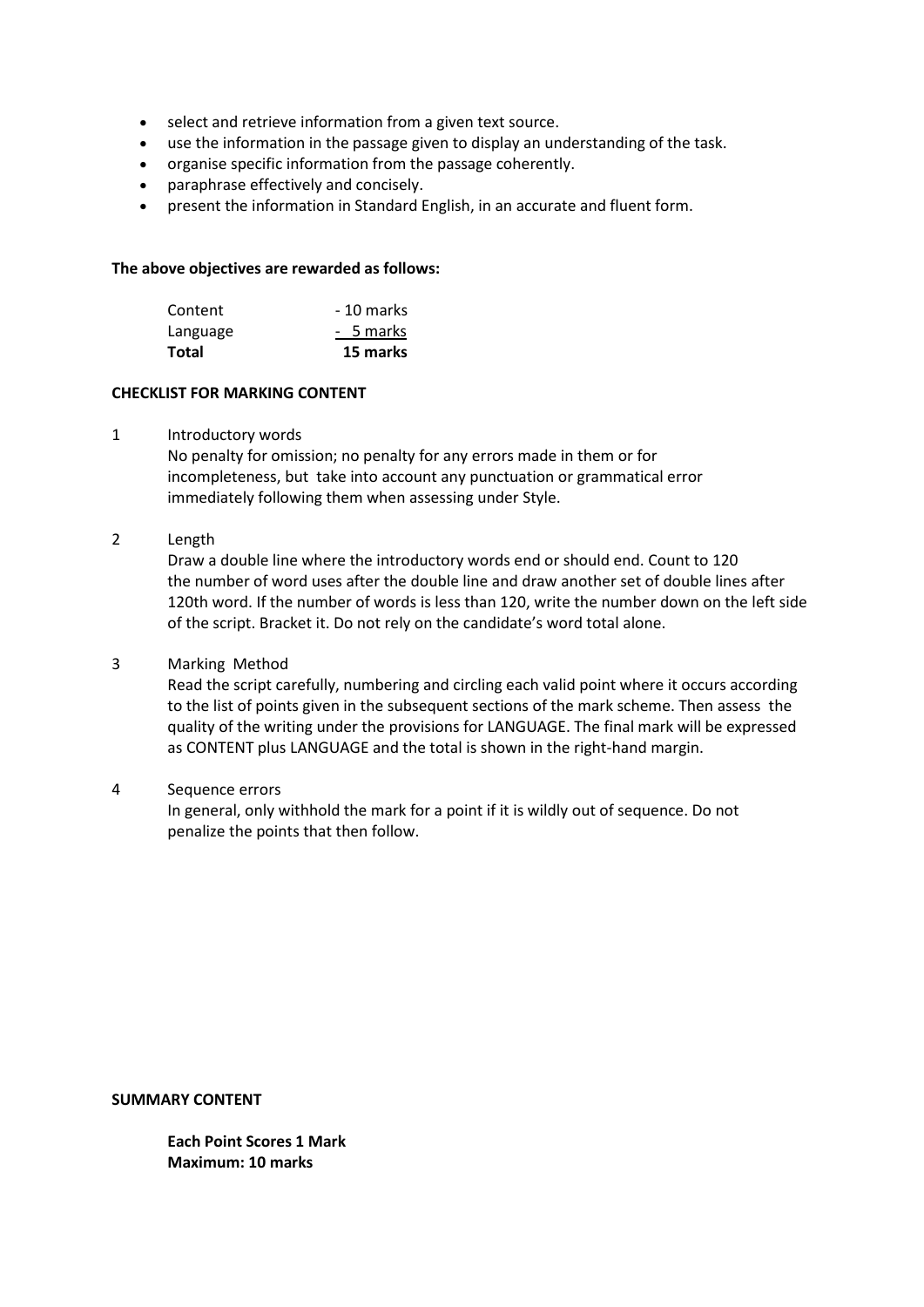*Technology has really changed and enhanced our lives by making ….*

1. television to broadcast to phones

2. Hand-held computers (that connect to the internet via Wi-Fi) enable us to watch news channel, sports channel or movie channel

- 3. play playstation (on HD Plasma TV)
- 4. surf the internet (on HD Plasma TV)
- 5. update information on Facebook (on HD Plasma TV)
- 6. go on twitter (on HD Plasma TV)
- 7. Watch 3D cartoon (on HD Plasma TV)
- 8. GPS or Waze helps us with navigation (if we are lost or need to go somewhere)
- 9. smart phones let us email
- 10. smart phones let us surf webs
- 11. smart phones let us open Word documents
- 12. smart phones can make free long-distance calls (if Wi-Fi connection is available)
- 13. smart phones allow us to listen to music (using wireless headphones)
- 14. Stay in touch with friends and family around the world via email using laptops @ Stay in touch with friends and family using laptop, webcam and internet phones
- 15. technology runs home security and surveillance system @ Users can log on and monitor from any location using home security and surveillance system (when alarm is triggered)

## **NOTES ON LANGUAGE**

The mark for Language incorporates TWO categories of writing:

- Ability to PARAPHRASE and
- USE OF ENGLISH

The table which follows on page 9 provides descriptors of mark levels assigned to these two categories.

#### **AWARDING LANGUAGE MARKS**

- 1 First of all, assign the script to a mark level under the category of PARAPHRASE.
- 2 Then arrive at the mark level for the USE OF ENGLISH. Before deciding the mark for this level, take the accuracy of the writing into account, in particular the frequency of serious and minor errors. **Indicate these errors by underlining**. Then assess the ability to form **original** and **extended syntax, outside the text structures.**
- 3 Add the marks for PARAPHRASE and USE OF ENGLISH together and divide by two. Raise any half-marks to the nearest whole number.

$$
\begin{array}{c|c}\n & \text{P} & 1 \\
& \text{UE} & 2 \\
& \text{3/2} & = 1 \\
& \text{5/2} & = 2\n\end{array}
$$

4 Add this mark to the CONTENT mark and show as a total in the right-hand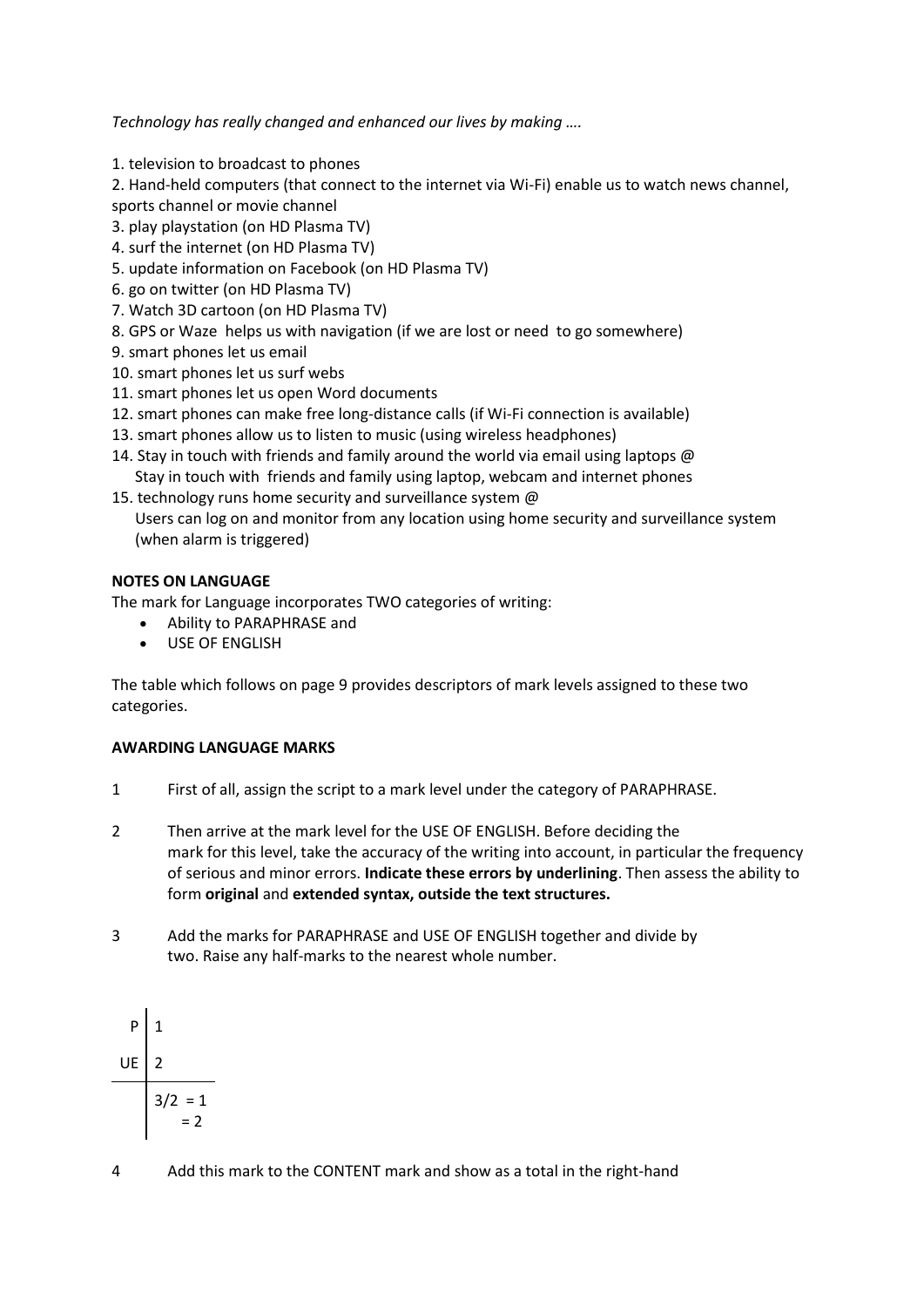margin of the script.



Note:

If the candidate uses **note form** throughout the answer, give **0** for the **LANGUAGE** mark but allow the points where they are clearly made.

# **LANGUAGE DESCRIPTORS Question 31: Summary**

| <b>Mark</b>  | Paraphrase                                                                                                                                                                                                                                                                              | <b>Mark</b>    | <b>Use of English</b>                                                                                                                                                                                                                                                      |
|--------------|-----------------------------------------------------------------------------------------------------------------------------------------------------------------------------------------------------------------------------------------------------------------------------------------|----------------|----------------------------------------------------------------------------------------------------------------------------------------------------------------------------------------------------------------------------------------------------------------------------|
| 5            | There is a sustained attempt<br>to rephrase the text language<br>Allow phrases from the text<br>$\bullet$<br>which are difficult to<br>substitute<br>Expression is secure                                                                                                               | 5              | The language is accurate.<br>Any occasional errors are either<br>$\bullet$<br>first draft slips or minor errors.<br>Very well-organised and<br>$\bullet$<br>coherent throughout.<br>Marked ability to use original<br>$\bullet$<br>complex structures.                     |
| 4            | There is a <b>noticeable</b> attempt<br>$\bullet$<br>to rephrase the text.<br>The summary is free from<br>$\bullet$<br>stretches of concentrated<br>lifting.<br><b>Expression</b> is generally sound.<br>$\bullet$                                                                      | 4              | The language is largely accurate.<br>$\bullet$<br>Serious errors are not frequent<br>$\bullet$<br>although they are noticeable.<br>Well-organised and coherent in<br>$\bullet$<br>most parts.<br>Some ability to use original<br>$\bullet$<br>compound/complex structures. |
| 3            | Limited attempt to rephrase<br>$\bullet$<br>the text.<br>$\frac{1}{2}$<br><b>Intelligent and selective</b><br>$\bullet$<br>lifting.<br>Expression may not always be<br>$\bullet$<br>secure but the attempt to<br>substitute will gain credit.                                           | 3              | The language is sufficiently<br>$\bullet$<br>accurate<br>Serious errors are becoming<br>more frequent.<br>Fairly well-organised and<br>$\bullet$<br>coherent in some parts.                                                                                                |
| 2            | Copying of text material in<br>$\bullet$<br>chunks with little evidence of<br>selection and care.<br>Attempts to substitute own<br>$\bullet$<br>language will be limited to<br>single word expression.<br>Irrelevant sections of the text<br>$\bullet$<br>may be present at this level. | $\overline{2}$ | Meaning is not in doubt. (You<br>$\bullet$<br>can still understand.)<br>Frequent serious errors.<br>Poorly organised and lacks<br>$\bullet$<br>coherence.                                                                                                                  |
| $\mathbf{1}$ | <b>Mindless lifting.</b><br>$\bullet$<br>More or less a complete<br>transcript of the text.                                                                                                                                                                                             | $\mathbf{1}$   | Heavy frequency of serious<br>errors, impeding the reading in<br>many places.                                                                                                                                                                                              |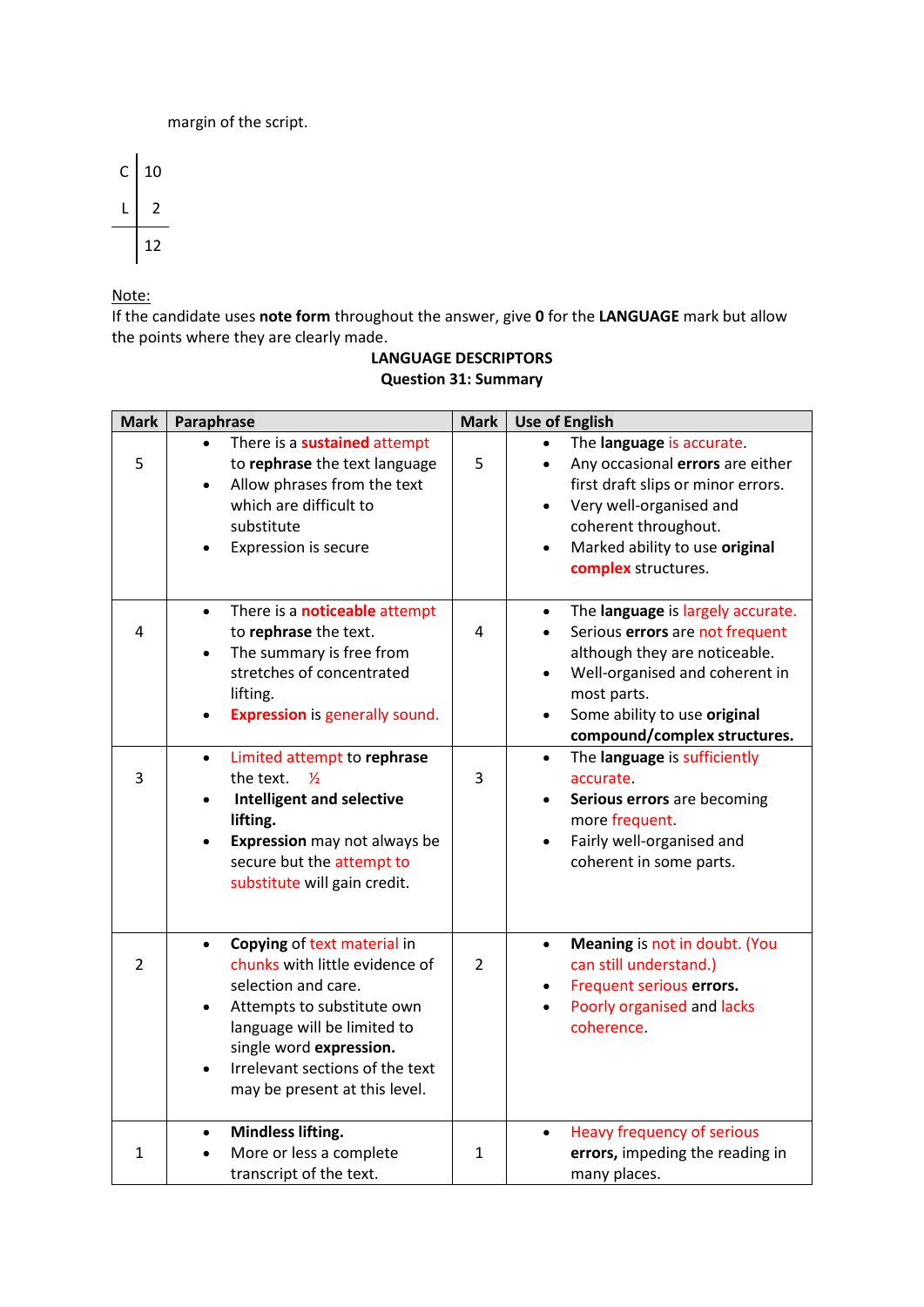|  | Originality barely noticeable. |  | Fractured <b>syntax</b> is much more |
|--|--------------------------------|--|--------------------------------------|
|  |                                |  | pronounced at this level.            |
|  |                                |  | Incoherent.                          |
|  |                                |  |                                      |

Note:

1.The mark of **0** is awarded if the material used is **totally outside the prescribed text** or if the candidate copies the entire passage (no attempt to summarise).

2.For a 'more or less complete transcript within the prescribed area of the text', maximum mark for USE OF ENGLISH is 2.

3.Copying text materials in chunks, max. marks for UE is '3'

4.There is FE, no need to look for structure. (UE=3)

## **LANGUAGE ACCURACY**

These notes set out categories of serious and minor errors of English relevant to the various descriptors in the mark bands.

#### **SERIOUS ERRORS**

- Wrong verb forms e.g. Motorists like to raced along the road…
- Serious tense errors, i.e. inconsistency of time setting e.g. When I tired to overtake, the motorist brake suddenly…
- Omission or obvious misuse of prepositions, e.g. They were driving at the middle in the road…
- Wholesale misunderstanding/misuse of words e.g. the car slipped on the wet road
- Serious errors of agreement e.g. The driver and his passengers was seriously injured.
- Serious errors in handling key parts of speech, i.e. use of wrong pronoun, inability to handle articles e.g. Motorbike was drive by very young boy.
- Ingrained weaknesses of punctuation i.e. commas replacing full stops, wrong use of colon, etc.
- Use of SMS language.

#### **MINOR ERRORS**

- Misspelling of a minor nature. Count as serious error when the form of the word is severely mangled or is unrecognizable.
- Obvious slips of repetition or omission.
- Minor errors of punctuation, i.e. failure to complete pairs of commas etc.
- Inappropriate language/slang.
- Slang is accepted if there is a purpose or for an effect.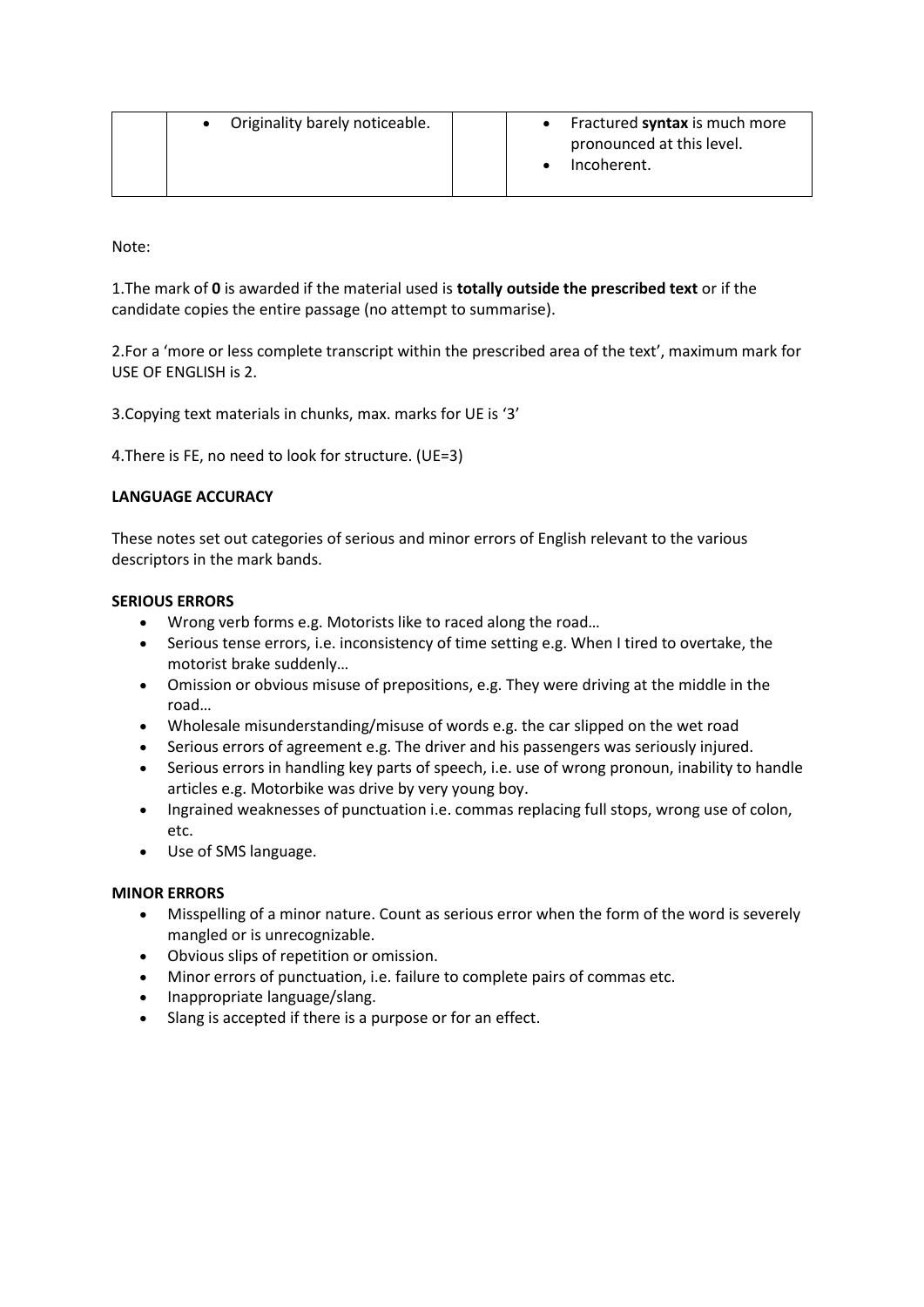# **Compound, complex and compound-complex sentences**

| Compound sentences are made up of independent clauses (CP)                                                                                                                              |                                |  |  |
|-----------------------------------------------------------------------------------------------------------------------------------------------------------------------------------------|--------------------------------|--|--|
| Example:                                                                                                                                                                                |                                |  |  |
| She ate two eggs for breakfast.                                                                                                                                                         |                                |  |  |
| He drank a glass of orange juice.                                                                                                                                                       |                                |  |  |
| These are joined together with a coordinating conjunction to make a sentence:                                                                                                           |                                |  |  |
| She ate two eggs for breakfast and he drank a glass of orange juice.                                                                                                                    |                                |  |  |
| Independent clause                                                                                                                                                                      | independent clause             |  |  |
| The seven coordinating conjunctions are:<br>(FANBOYS)<br><b>So</b>                                                                                                                      | For And Nor But Or Yet         |  |  |
| # All the other conjunctions are subordinating conjunctions.                                                                                                                            |                                |  |  |
| Complex sentences are made up of one independent clause and at least one subordinate clause                                                                                             |                                |  |  |
| (CX)                                                                                                                                                                                    |                                |  |  |
| The clauses have related ideas, but one of the clauses - the independent clause - acts as the<br>foundation of the sentences. The other clauses become dependent (subordinate) clauses. |                                |  |  |
| Example:                                                                                                                                                                                |                                |  |  |
| The crowd cheered.                                                                                                                                                                      |                                |  |  |
| The athletes marched into the stadium.                                                                                                                                                  |                                |  |  |
|                                                                                                                                                                                         |                                |  |  |
| These are joined together with a subordinating conjunction to make a sentence:                                                                                                          |                                |  |  |
| The crowd cheered when the athletes marched into the stadium.                                                                                                                           |                                |  |  |
| Independent clause                                                                                                                                                                      | dependent / subordinate clause |  |  |
| # Subordinate conjunctions not only connect the clauses, but they also make the clause they are<br>joined to a dependent / subordinate clause.                                          |                                |  |  |
| Compound-complex sentences are compound sentences which also have dependent clauses.                                                                                                    |                                |  |  |
| They have at least two independent clauses and at least one dependent / subordinate clause:                                                                                             |                                |  |  |
|                                                                                                                                                                                         |                                |  |  |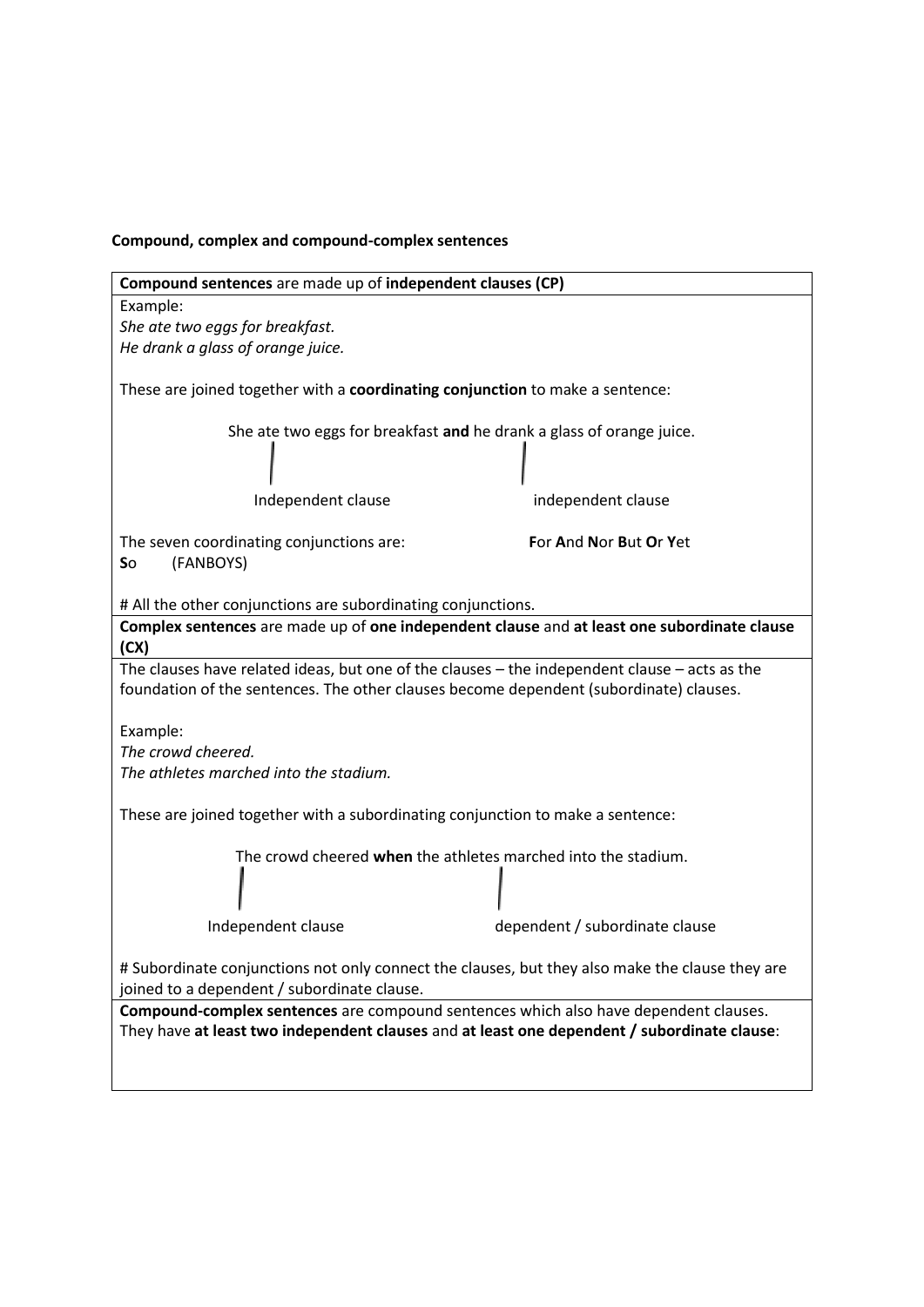

## **MARKING SYMBOLS**

| ν              | <b>Merit</b>                              |
|----------------|-------------------------------------------|
|                | Serious error (single word error)         |
|                | Minor error (single word error)           |
|                | Errors which are multiple in nature       |
| $\prime\prime$ | (Parallel lines in the right-hand margin) |
| Λ              | <b>Omission</b>                           |
| R              | Repetition                                |
| ş              | Paragraphing                              |
|                |                                           |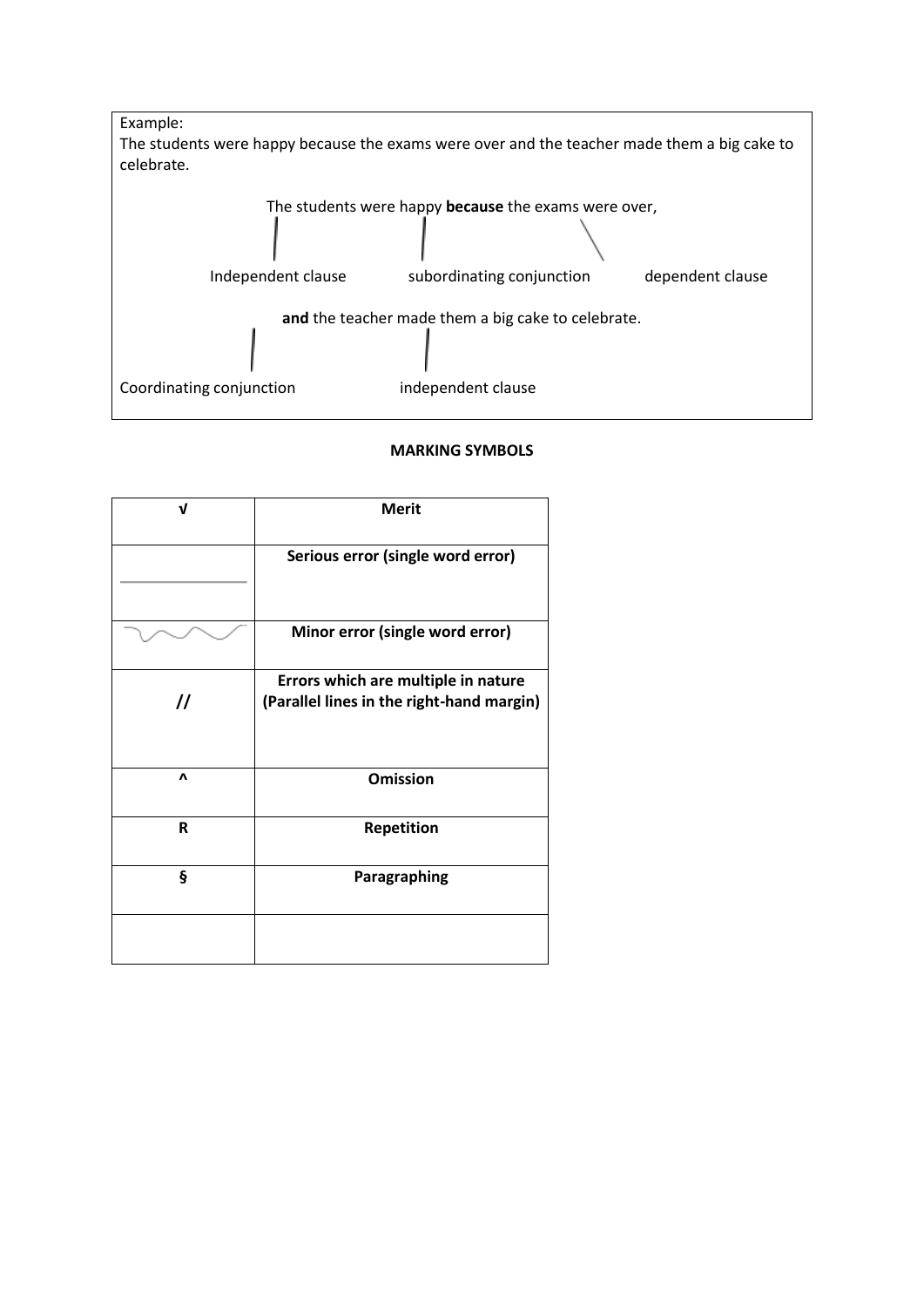# **Section D**

| No.     | <b>Expected Answer</b>                                                                                                                                                                           | <b>Allow</b>                          | <b>Remarks</b>                                                                                                             |
|---------|--------------------------------------------------------------------------------------------------------------------------------------------------------------------------------------------------|---------------------------------------|----------------------------------------------------------------------------------------------------------------------------|
| 32<br>a | A white broaderie anglaise shirt / a pleated skirt<br>/ flat shoes                                                                                                                               |                                       |                                                                                                                            |
| 32<br>b | She was neat / prim and proper / well-dressed<br>/ elegant / she comes from a well-to-do family/<br>old-fashioned                                                                                |                                       |                                                                                                                            |
| 32 c    | The grandmother knows that she is going to<br>die.                                                                                                                                               |                                       |                                                                                                                            |
| 32<br>d | Yes, it is the best option to provide better health<br>care for our parents.<br>No, it is the children's responsibility in taking<br>care their own parents as they did when they<br>were small. | Accept any other<br>plausible answers | Both questions should be<br>answered to award 2<br>marks.<br>Marks awarded only for 2<br>or $0$ .<br>$(2 \text{ marks}/0)$ |

33 For this question, marks are awarded as follows:

| Content                | - 10 marks |
|------------------------|------------|
| Style and Presentation | - 5 marks  |
| Total                  | - 15 marks |

# **Content and Language Descriptors Question 33: Novel**

| <b>MARK</b><br><b>RANGE</b> | <b>CONTENT</b>                                                                                                                                                               | <b>MARK</b> | <b>LANGUAGE</b>                                                      |
|-----------------------------|------------------------------------------------------------------------------------------------------------------------------------------------------------------------------|-------------|----------------------------------------------------------------------|
| $9 - 10$                    | A consistently relevant and<br>$\bullet$<br>convincing response to the task<br>specified.<br>Always provide detailed and<br>$\bullet$<br>well-developed textual<br>evidence. | 5           | The language is accurate.<br>Very well-organised.                    |
| $7 - 8$                     | Response is relevant to the task<br>$\bullet$<br>specified.<br>Usually provides textual<br>$\bullet$<br>evidence with some<br>development.                                   | 4           | The language is largely<br>accurate.<br>Well-organised.<br>$\bullet$ |